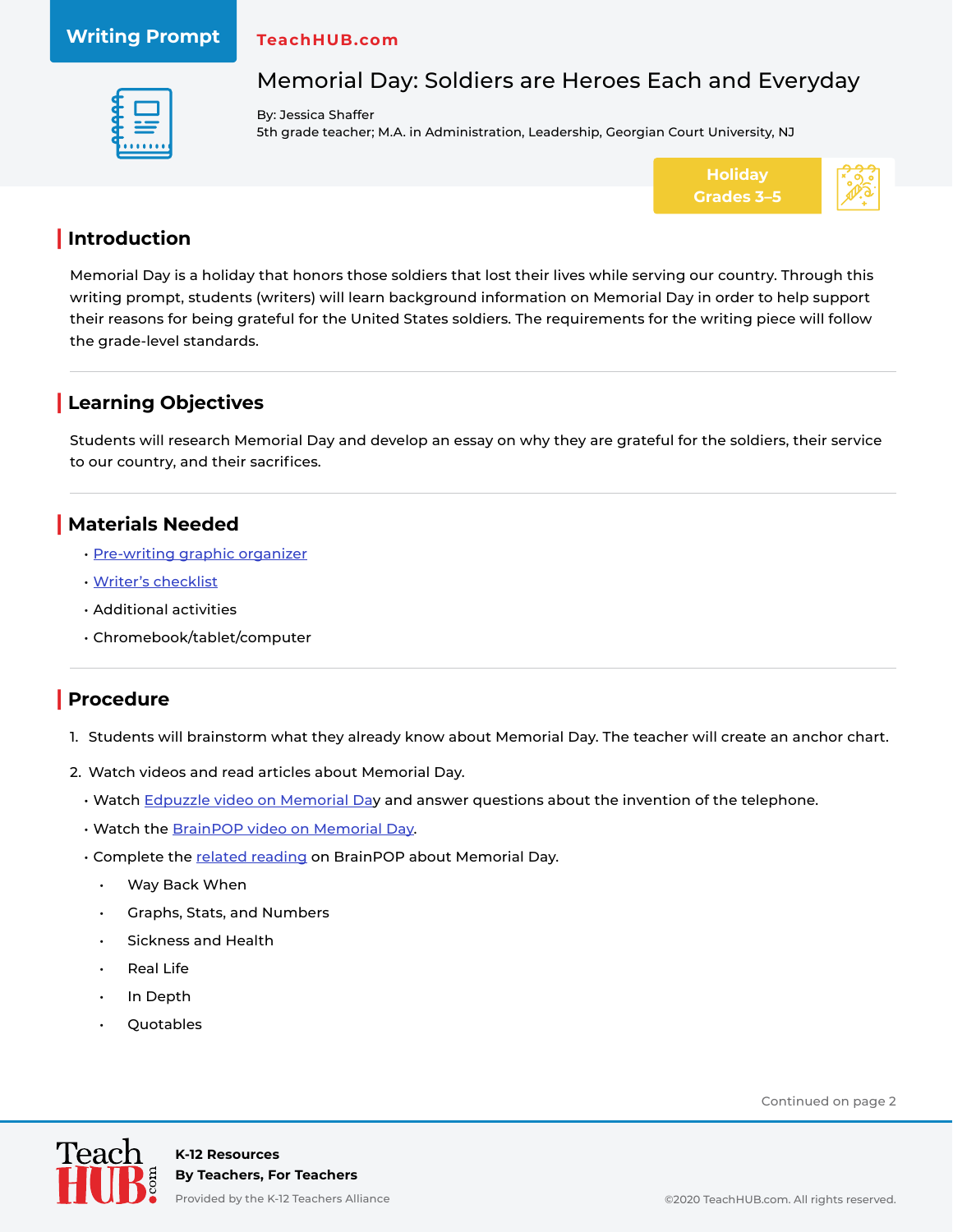### **Writing Prompt**

#### **TeachHUB.com**



Memorial Day: Soldiers are Heroes Each and Everyday

By: Jessica Shaffer 5th grade teacher; M.A. in Administration, Leadership, Georgian Court University, NJ



Continued from page 1

- Meaning of Memorial Day Article: [Time for Kids](https://www.timeforkids.com/g56/meaning-memorial-day/)
- Memorial Day Article: [Britannica Kids](https://kids.britannica.com/kids/article/Memorial-Day/399542)
- Read through ["What is Memorial Day?"](http://www.theholidayzone.com/memorial/What_is_Memorial_Day.pdf)
- 3. Show students a model essay and a sample of a good introduction, good supporting details, and a strong conclusion. Use student samples from previous years if you have them or create your own. This will help students to understand the expectations of the writing prompt..
- 4. Have students fill in a graphic organizer to organize ideas and determine three reasons that they are grateful for our American soldiers.
	- Introduction: The writer's viewpoint should be clearly stated and there should be a strong opening statement (hook).
	- Supporting Details: Have two to three (depending on grade level standards) facts to support your viewpoint. You must back these facts up. The teacher should model how to do this.
	- Conclusion: Make sure to restate your opinion and the supporting details.
- 5. Students will create their essay during this task. Teachers will conference with students as they create their writing piece. Students will be given a checklist that they must have teacher initial when their writing has been checked. This will be done throughout the writing process for the essay. (\*This checklist can be modified to meet grade level standards. For fifth grade, five paragraphs would be a requirement, but third and fourth grade would be three to four paragraphs. This checklist can also be modified for special education students to meet their IEP/504 requirements.\*) This task is time consuming.
- 6. When the rough draft of the essay is completed, students should have two peers edit the essay and make the appropriate changes before handing in the revised rough draft to the teacher for a final edit. ( \*\*You can modify this part and have just one peer editor if time is an issue.\*\*)
- 7. After the teacher makes final revisions and edits, students will complete the final draft of the essay and prepare for the Writer's Celebration.

**Assignment/Extension:** The teacher should have two assignments/activities that correlate with Memorial Day for the early finishers or for those students waiting to conference. These should count as classwork grades. The assignments are valuable because they could give students ideas for writing, but also expand their knowledge the importance of Memorial Day!

Continued on page 3